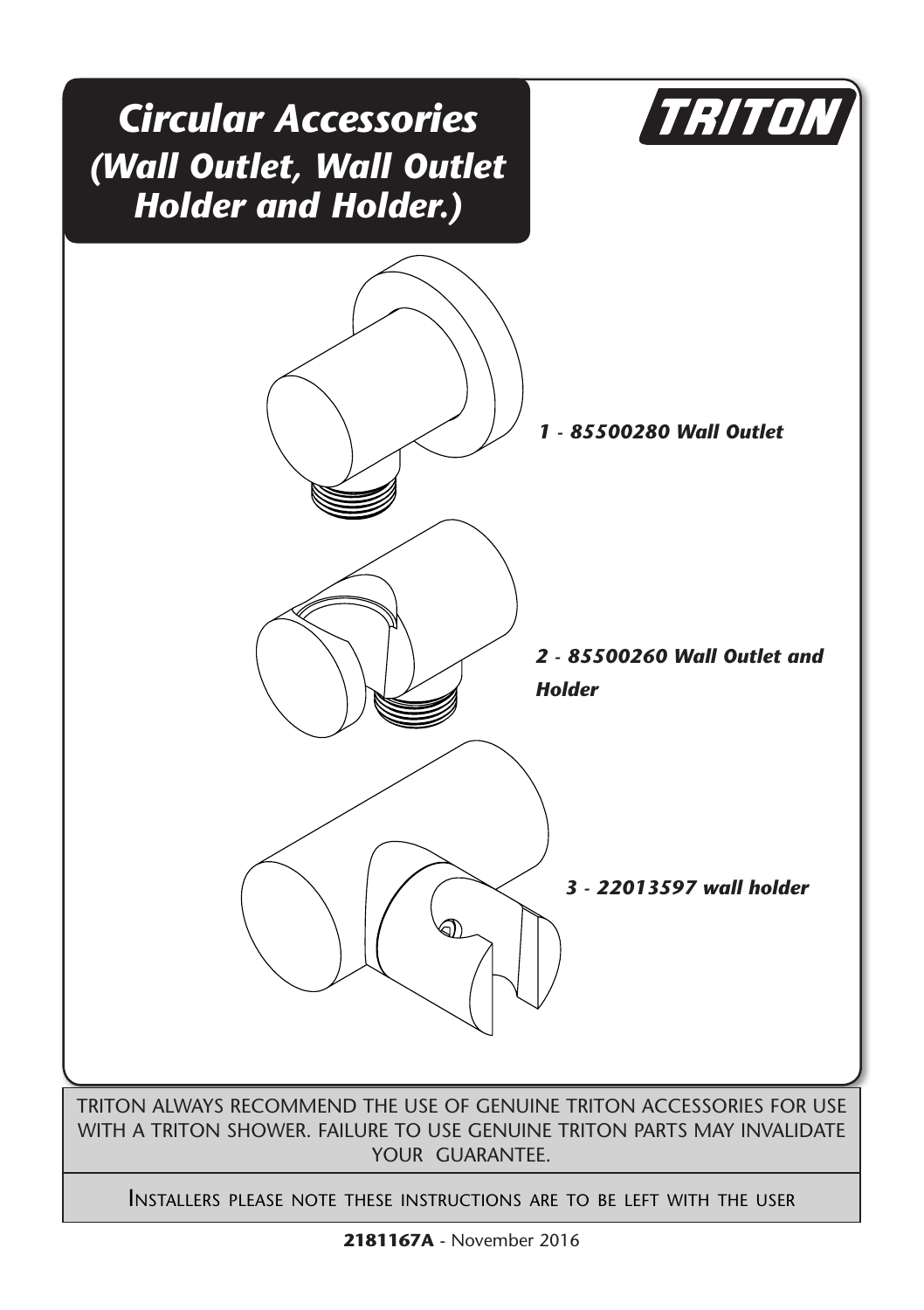#### **WALL OUTLET 85500280 INSTALLATION**

• Complete the outlet pipework ensuring it ends in an appropriate 15mm x ½" BSP female thread elbow **(fig.1).**

**Note:** This fitting is not supplied, as variations in installations require the selection of a suitable solder or compression fitting.

• Install the 'Wall Outlet', thread long male ½"bsp into the appropriate female fitting using PTFE tape to give a watertight joint.

**Note:** The thread can be cut to size if required - make sure that all debris is removed from connector and the section that has been cut is dressed correctly, before installation. See **(fig.1)**

### **LEAK TESTING**

Direct the outlet of the mixer to waste. Open the isolating valves to the shower and check for leaks. Remedy any leaks found.

### **MAKING GOOD**

Make good the wall and complete the tiling.

**IMPORTANT:** *Make sure the grout lines around the valve are flush with the tiles in order to provide a smooth sealing surface for the Wall Outlet trim.*

### *SPARES LIST*

*1.* Wall Outlet: 85500280



#### Installers please note these instructions are to be left with the user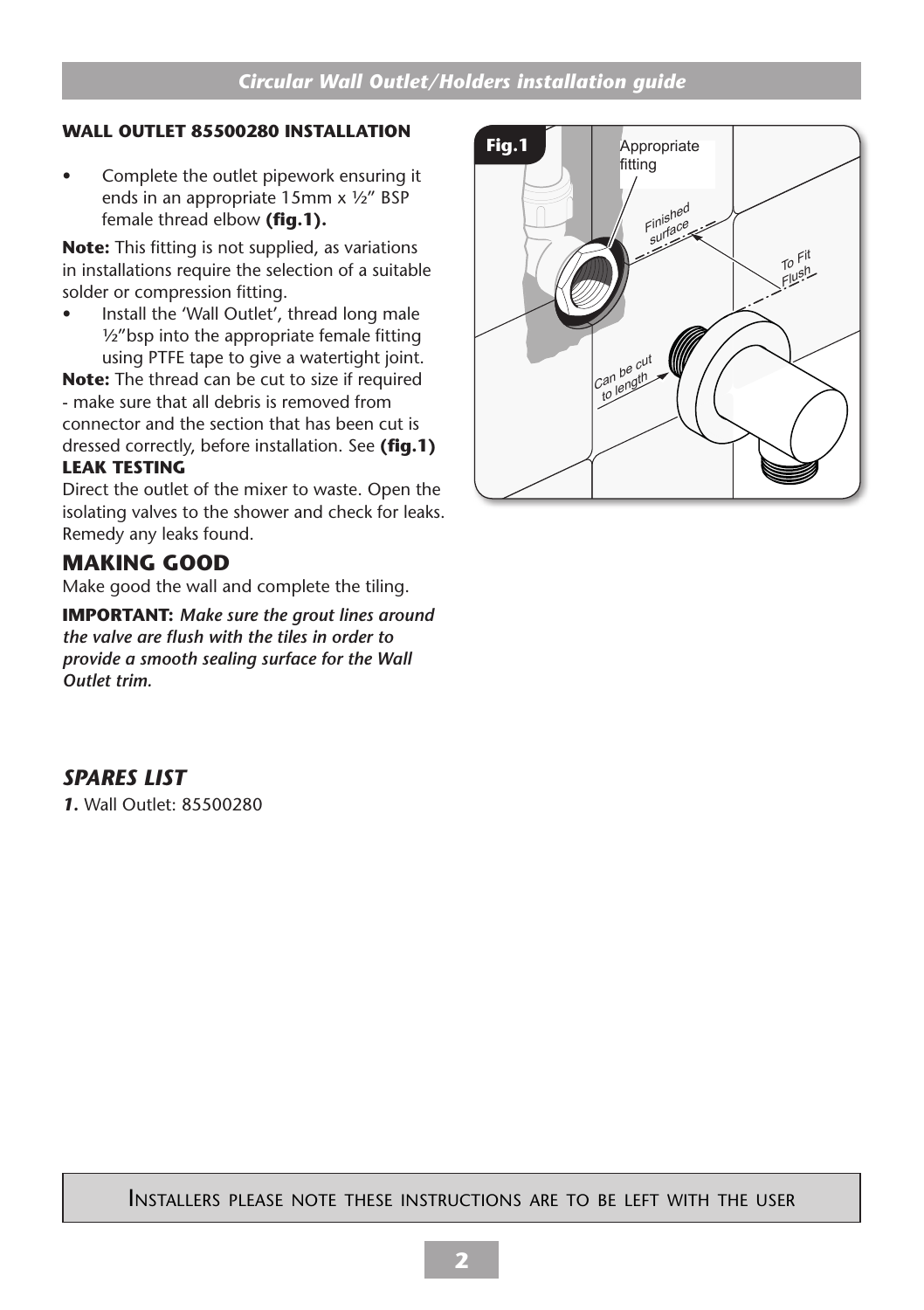#### **WALL OUTLET AND HOLDER 85500260 Fig.2 INSTALLATION**

• Complete the outlet pipework ensuring it ends in an appropriate 15mm x ½" BSP female thread elbow **(fig.2).**

**Note:** This fitting is not supplied, as variations in installations require the selection of a suitable solder or compression fitting.

• Install the 'Wall Outlet and Holder', thread long male ½"bsp into the appropriate female fitting using PTFE tape to give a watertight joint.

**Note:** The thread can be cut to size if required - make sure that all debris is removed from connector and the section that has been cut is dressed correctly, before installation. See **(fig.2) LEAK TESTING**

Direct the outlet of the mixer to waste. Open the isolating valves to the shower and check for leaks. Remedy any leaks found.

## **MAKING GOOD**

Make good the wall and complete the tiling.

**IMPORTANT:** *Make sure the grout lines around the valve are flush with the tiles in order to provide a smooth sealing surface for the Wall Outlet trim.*

# *SPARES LIST*

*2.* Wall Outlet and Holder: 85500260



#### Installers please note these instructions are to be left with the user